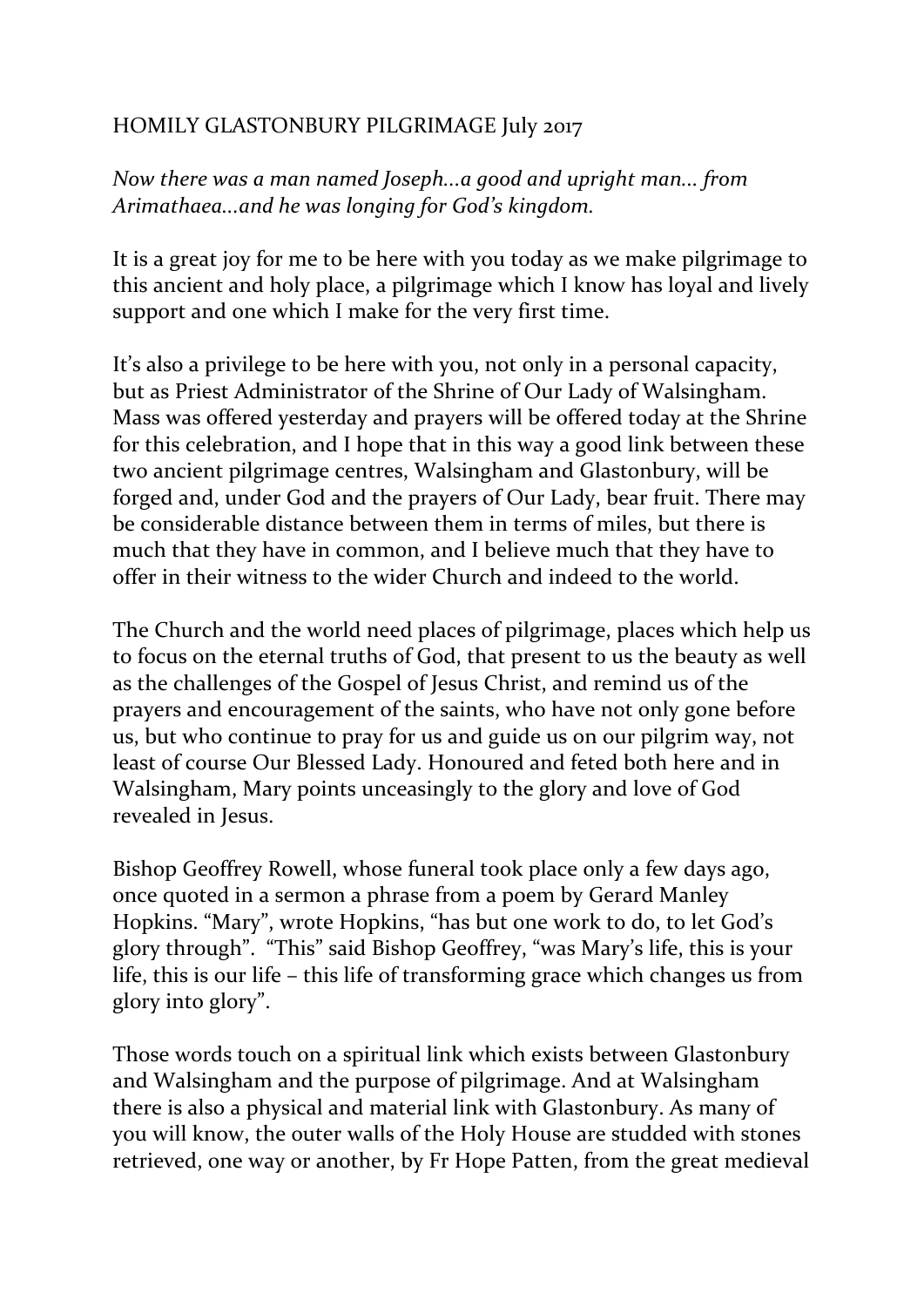monasteries of England. There you see stones which once formed part of the buildings of monasteries close to Walsingham such as Bingham, the great Benedictine houses such as Chester, Evesham and Bridlington, and the Augustian houses of Christchurch, Milton and Dunstable.

Included in this collection of stones is one from the very place in which we are gathered today: Glastonbury. It's under the Holy Water stoup as you enter the Holy House from the main entrance to the Church, so you know where to find it next time you're at the Shrine.

There is something important about those stones.

They are physical, material and tangible reminders of the great powerhouses of prayer which were once so much part of the fabric of our land. Today we are surrounded by the ruins of a once great Benedictine Abbey – many, many stones – but that one stone which is now all those miles away in Walsingham is that it now part of a building which itself witnesses to the truth that in Christ, God was made visible, that he took on our human nature and that the Word was made flesh and dwelt among us. 

During the wonderful ecumenical pilgrimage to Lourdes organised by the Shrine and the Society of Mary nearly 10 years ago, Archbishop Rowan Williams said that *when God's people relate to Jesus Christ, they do not relate to an idea or an ideal. They don't even relate to a distant memory: they relate to a bodily person in material history: and unless there is that relationship* with the material, historical actuality of Jesus, our faith is thin and empty, it becomes a faith which is essentially just about our ideas, and *the* one thing the Gospel is not is a reaffirmation of the brightest and the best *ideas* that human beings have had!

S. Luke in his gospel is very keen to emphasise that his account is not something made up. Historical facts are very important to Luke, and the detail of his Gospel is based on the evidence of eyewitnesses, of those who saw Jesus in the flesh, and saw what happened.

The account of the Lord's Death and Burial is no exception. In his Gospel Luke presents his witnesses one by one. The centurion saw what happened and made his comment: *surely this man had done nothing wrong*. The crowds standing by saw what happened and returned to their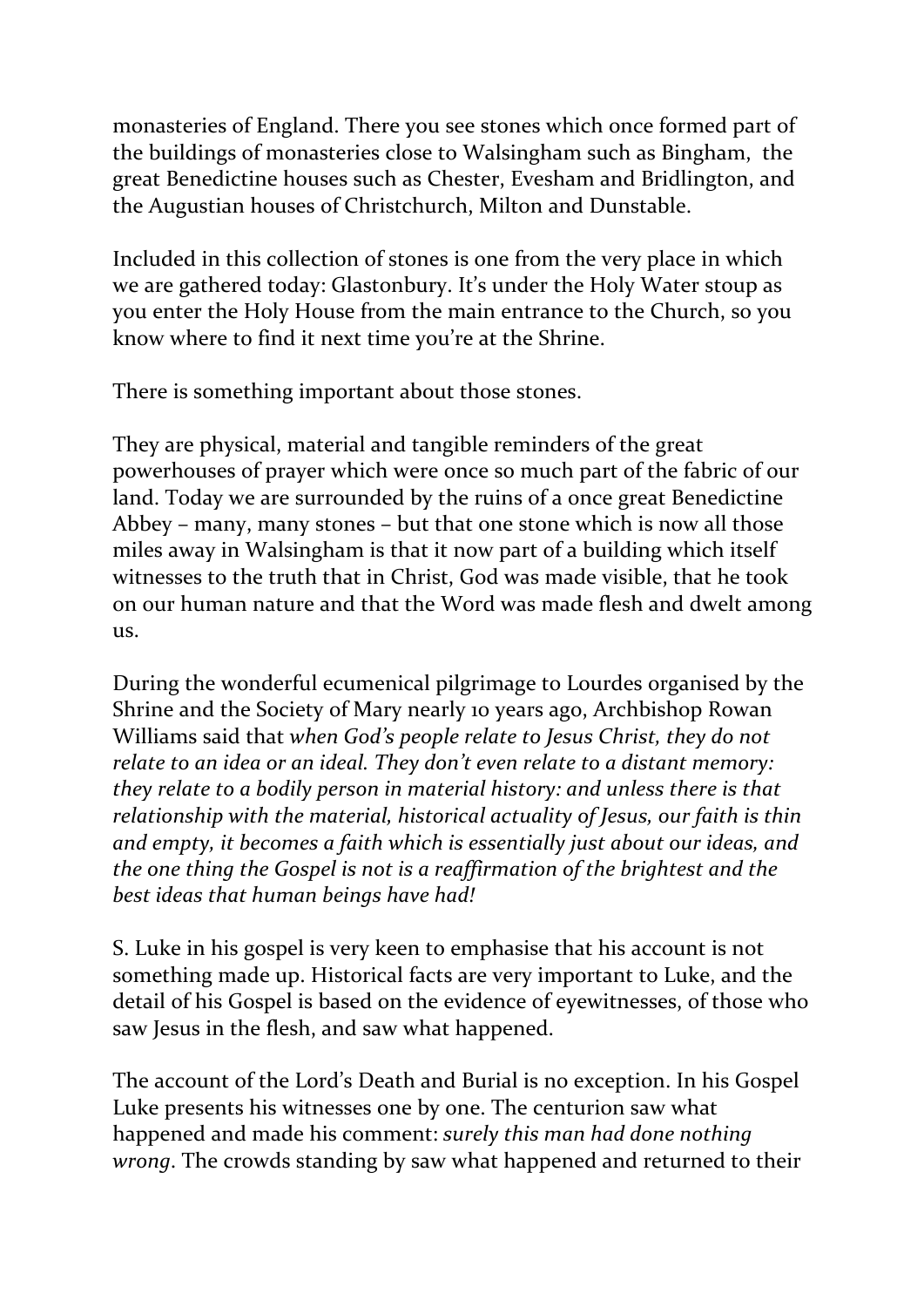homes saddened and shocked. Jesus' followers, not least the women, stood at some distance, but they too saw what happened. And another of those witnesses was Joseph of Armithaea.

The association of Joseph of Arimathea with Glastonbury is of course well known. The legends abound. But the power of them lies in that Joseph was someone saw with his own eyes, and touched with is own hands, and laid in his own tomb, the body of Jesus Christ himself.

Joseph was, Luke tells us, a good and upright man, who longed for God's kingdom. On that day, he received the reward of his goodness and was granted the privilege of taking down the body of Jesus from the Cross and ministering to the One who is the source of all goodness; on that day, although he didn't fully realise it, he saw the beginning of the breaking in of the kingdom of Christ and his victory over sin and death, a reign a kingdom, the angel had said at the Annunciation, which would never end.

The theme of this pilgrimage is *St Joseph of Arimathaea: Looking for the Kingdom in serving Christ Crucified.*

Our faith is not a matter of ideas or ideals. It's not centred on a theory, a concept or a particular "ology". It is centred on a person, on Jesus Christ, who, as we proclaim in the Creed, came down from heaven, and by the Holy Spirit was incarnate of the Virgin Mary, and became man.

In Jesus, Joseph's search and longing for the kingdom of God was fulfilled. Jesus, the Word made flesh, was not just a sign of God's kingdom, but the kingdom itself, present in the flesh.. In seeing Jesus and in serving Jesus, he saw and served the kingdom he longed for. He saw and he served it in Christ, who was born of Mary, crucified in the flesh, buried in the tomb in Joseph's very own tomb - and who was raised again on the third day.

It is the same Jesus Christ whom we come to worship and adore today here in this ancient and holy place, and it is his kingdom we look for and long for and seek to serve.

His kingdom is present wherever he is present. And although we have not, like Joseph, been granted the privilege of seeing him with our own eyes, we know that Jesus is present here amongst us who are gathered as his Church. He himself has spoken to us as we have listened to the Scriptures.